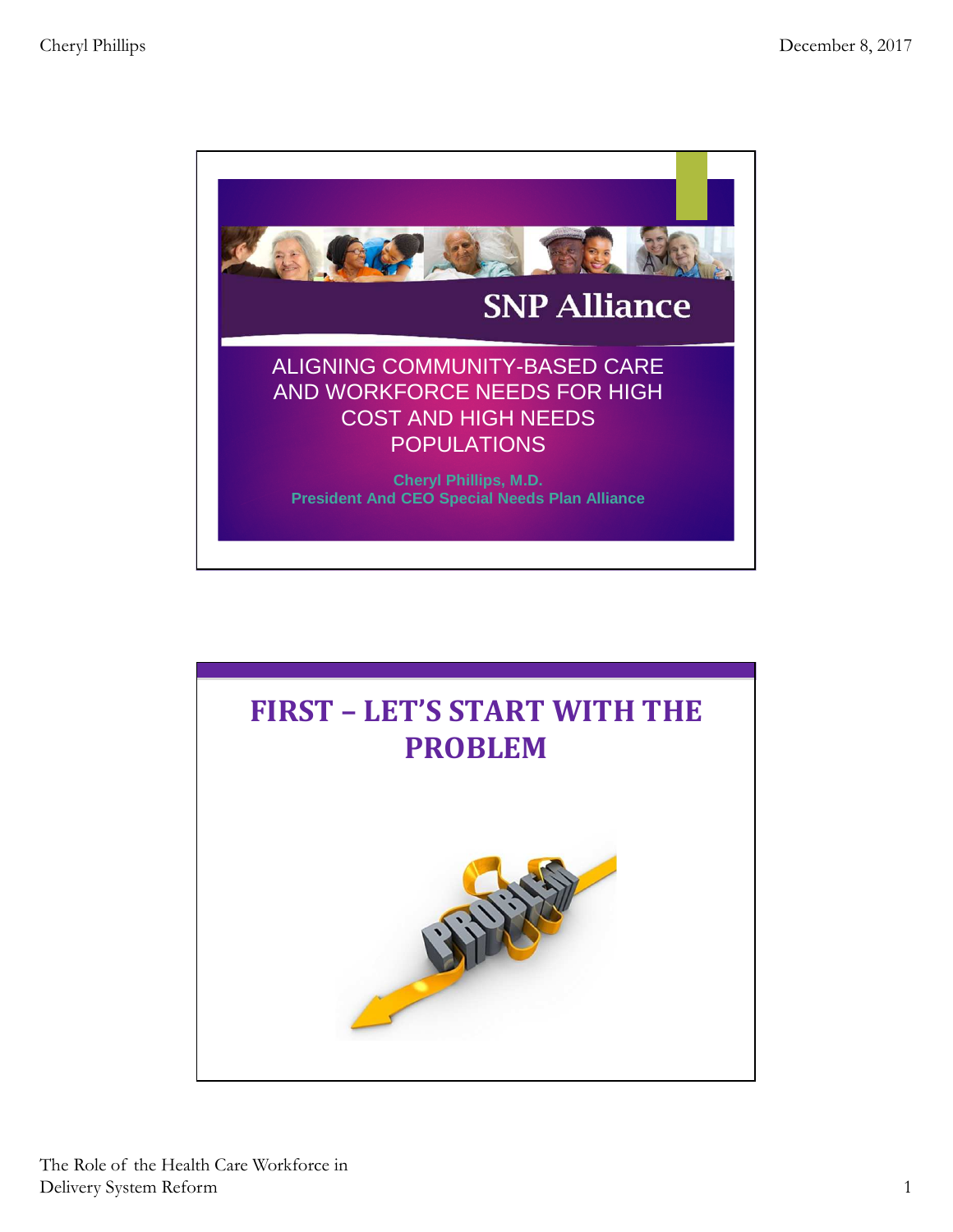

| <b>Number of New Jobs (Projected)</b><br>2014-2024 | 2016 Median<br>Pay                                             |
|----------------------------------------------------|----------------------------------------------------------------|
|                                                    | \$21,920                                                       |
|                                                    | \$68,450                                                       |
|                                                    | \$22,600                                                       |
|                                                    | \$19,440                                                       |
|                                                    | \$22,680                                                       |
|                                                    | \$26,590                                                       |
|                                                    | 458,100<br>439,300<br>348,400<br>343,500<br>314,200<br>262,000 |

Source: US Bureau of Labor Statistics, 2016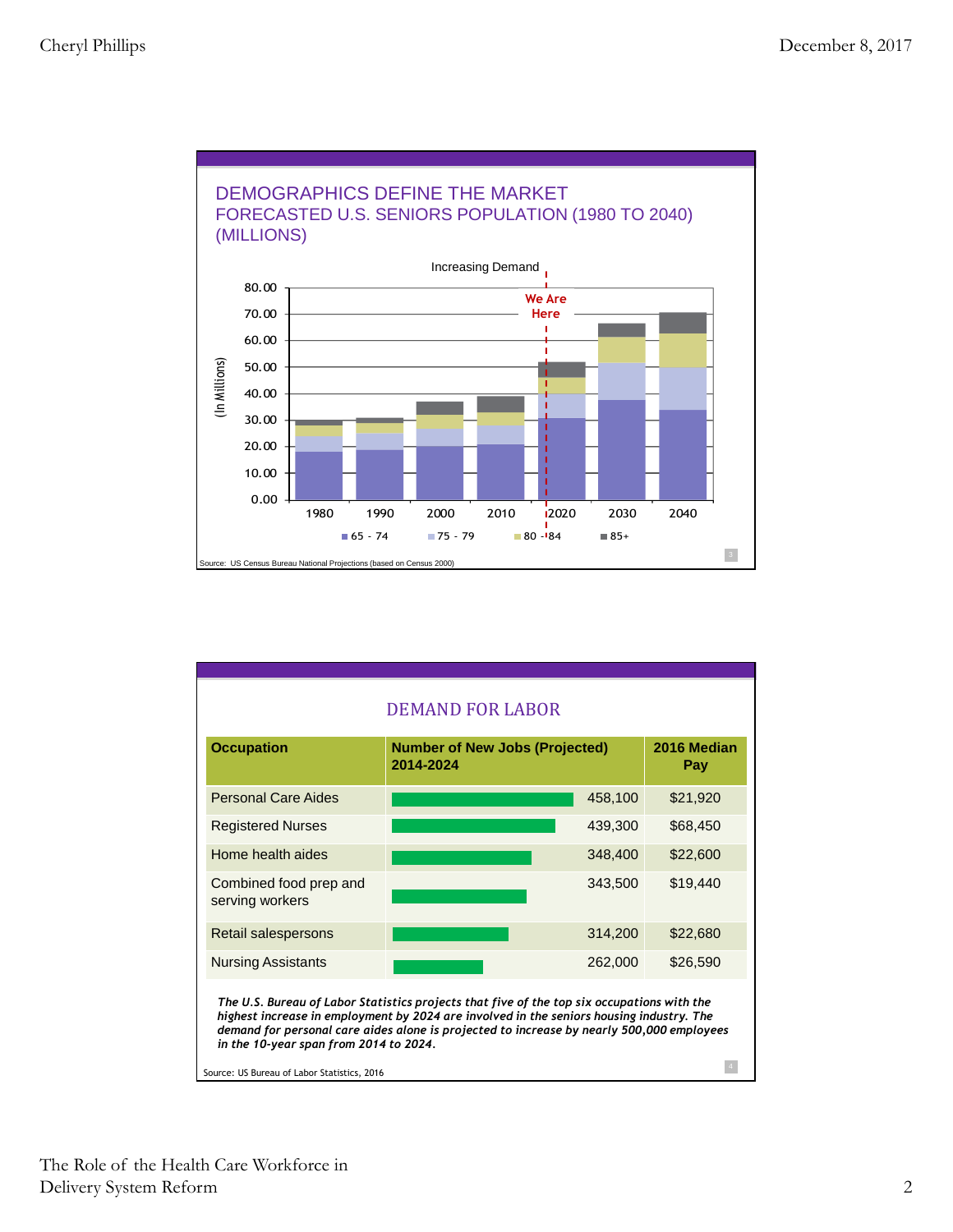

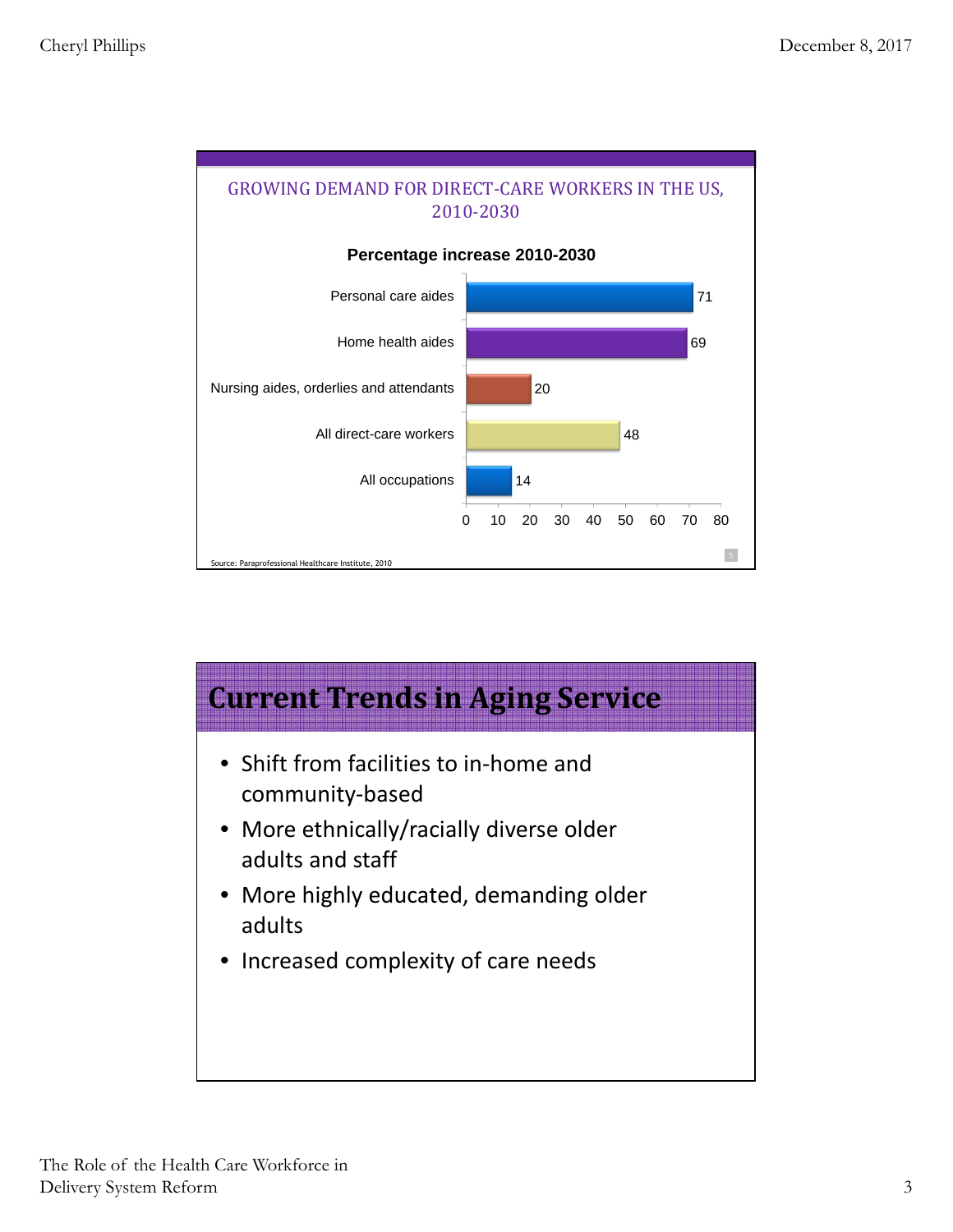

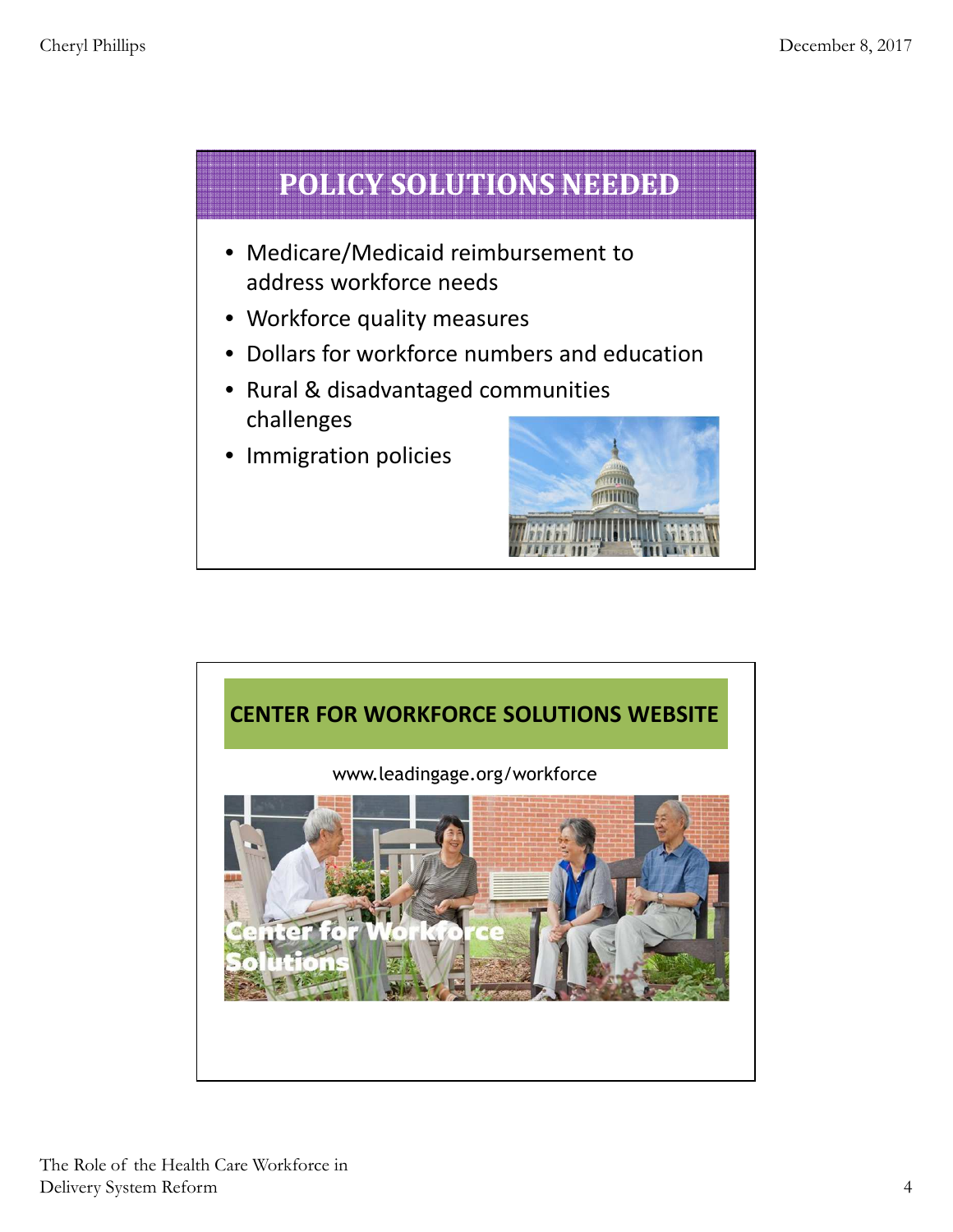

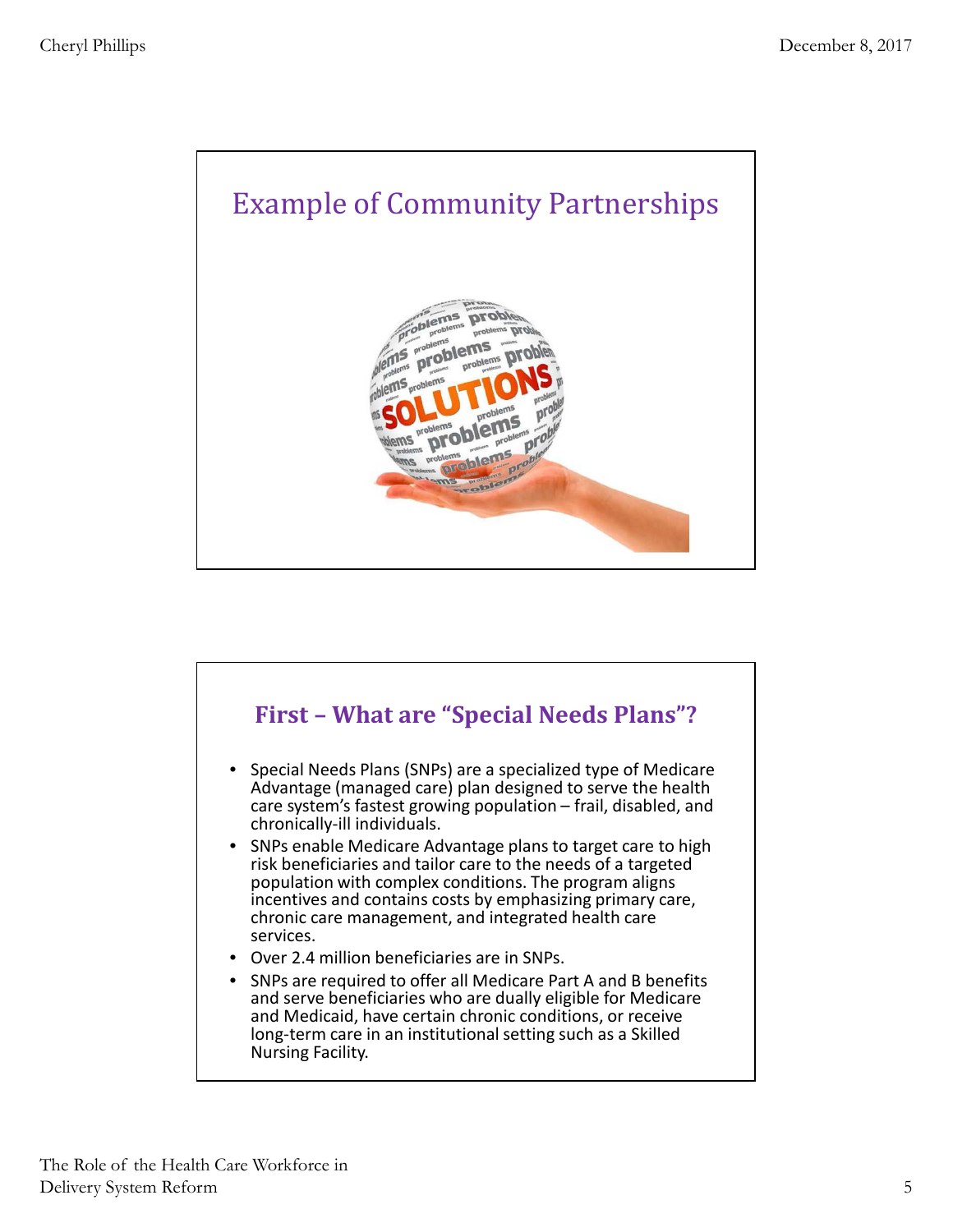

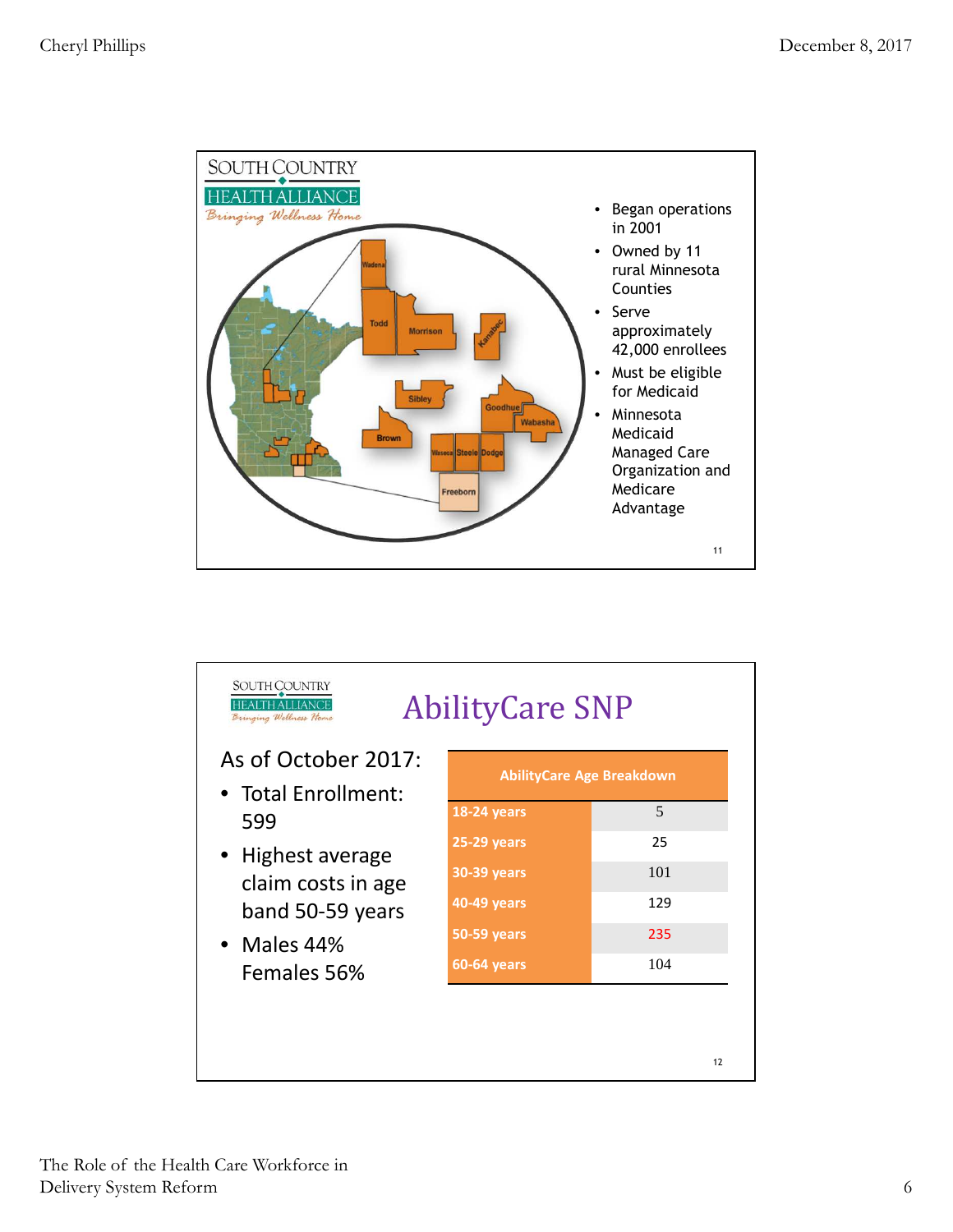

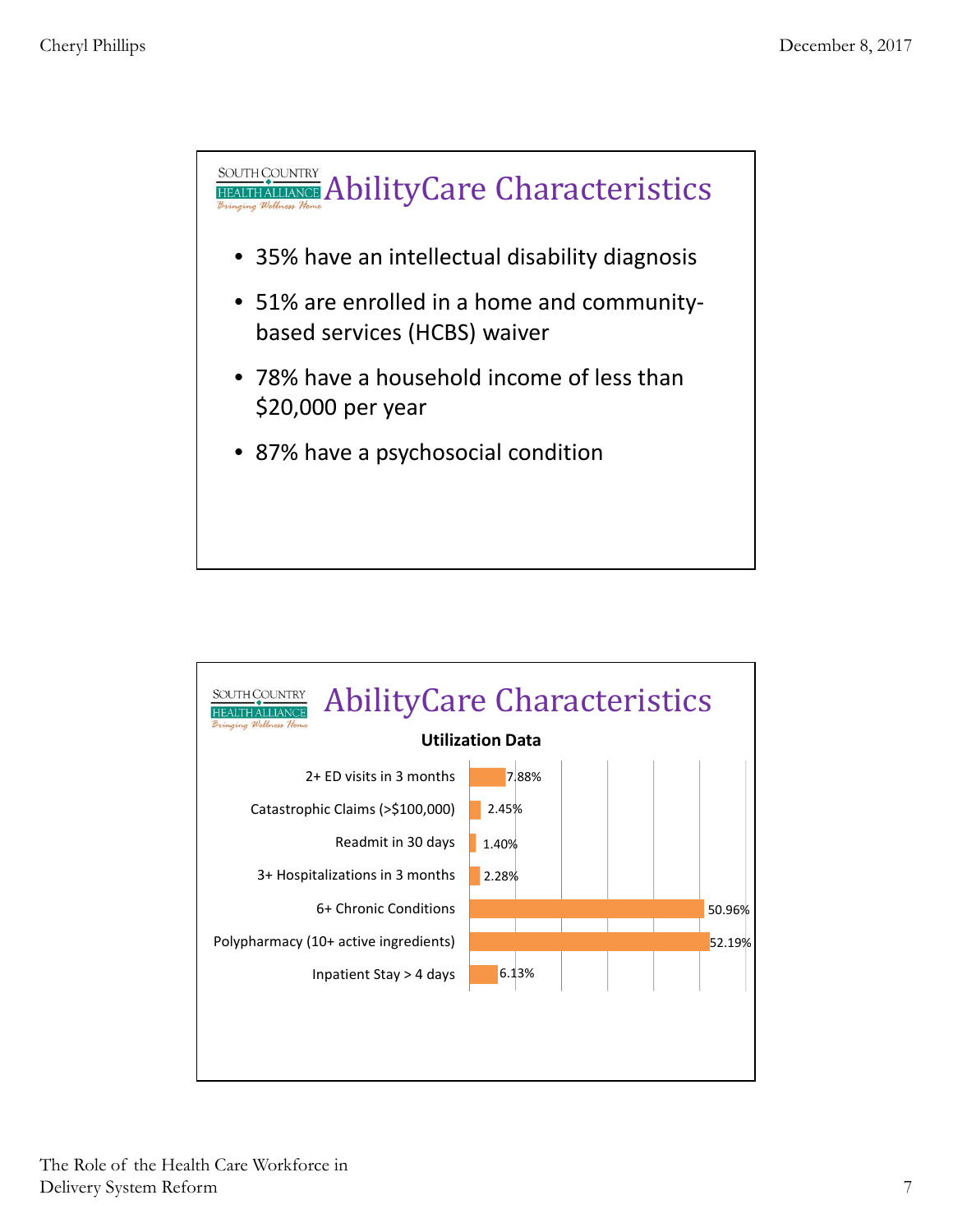